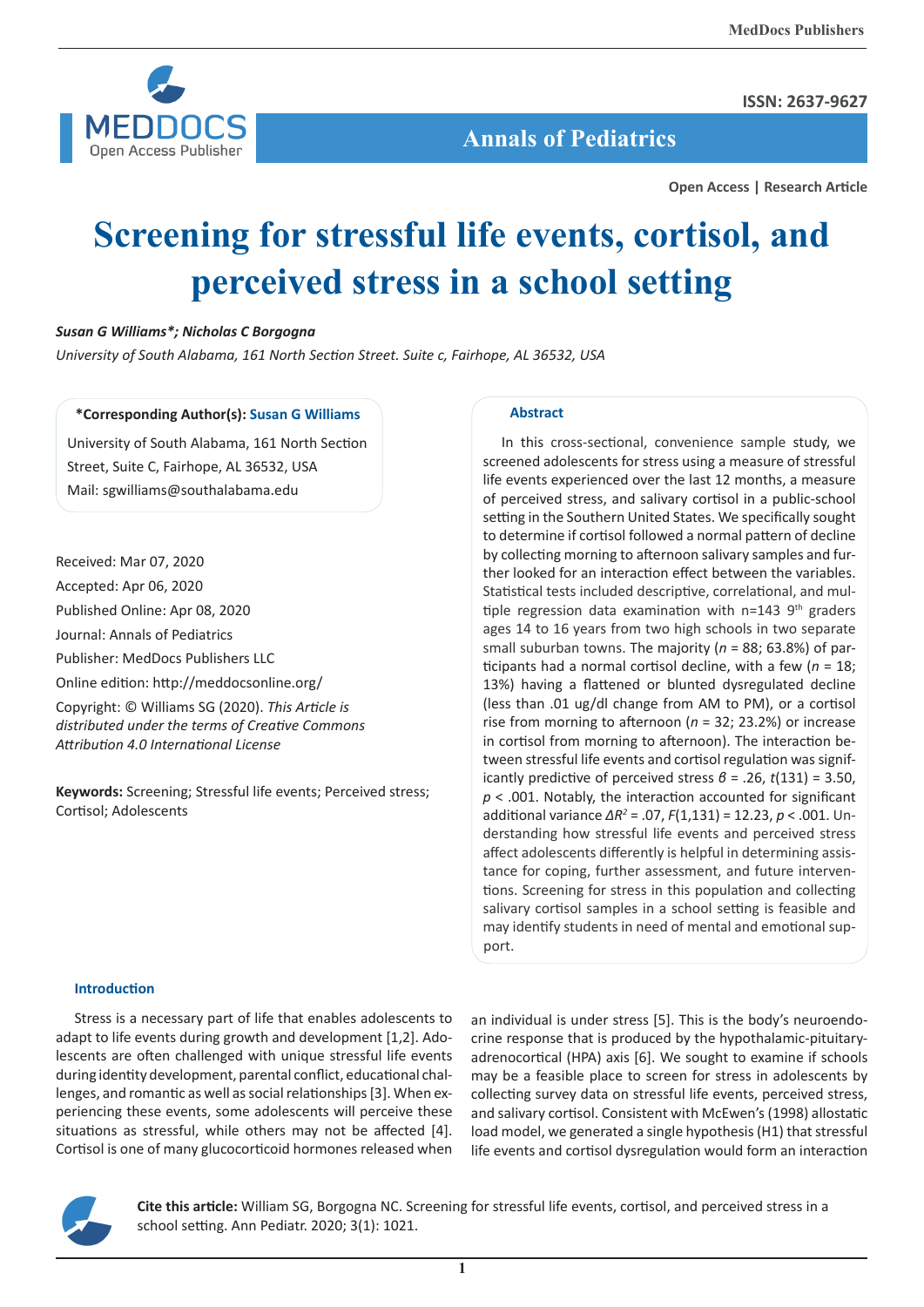that exacerbates perception of stress, while demographic correlates are controlled [7].

The current study adds a unique perspective of adolescents where data is collected from 9<sup>th</sup> grade students who are transitioning to a new school with increased academic rigor as compared to their previous middle school years. While stressful life events predict perceived stress [8-11], cortisol has been implicated as a biological substrate that modulates the expression of perceived stress [12-14]. Specifically, prior research has shown that cortisol is more strongly associated with perceived stress than the stressful life events themselves [15-18]. However, these results have been understudied in adolescents. The concern for this population is that increased and prolonged perceptions of life stress can be associated with problematic longterm outcomes over the life course such as obesity [19], anxiety, depression, general distress [20], cognitive ability [21], memory issues [22], and cardiovascular risk [23]. Therefore, the current study used a screening tool to examine adolescent stressful life events and the perception of these events experienced over the last 12 months. We also sought to determine if salivary cortisol followed a normal pattern of decline by collecting morning and afternoon salivary cortisol samples and sought to determine if there was any interaction with cortisol in those students who experienced more stressful life events and higher levels of perceived stress.

The theory used for this study was based on McEwen's Allostatic Load Model. McEwen's (1998) model postulates that daily stressors and stressful life events related to the environment at an individuals' home, school/workplace, or neighborhood, activate the Hypothalamic-pituitary-adrenal (HPA) axis, thereby releasing stress hormones such as cortisol. When an individual experiences acute stress, there is often a "fight or flight" response" (p. 171) [7]. As a result, through various neuroendocrine, neural, and neuroendocrine-immune adaptive processes (i.e. allostasis), homeostatic regulation is maintained through adaptation. However, an adolescent may respond differently depending upon their pubertal development and individual life experiences [2]. Major life events such as parental divorce, loss of a parent, moving to a new school, or traumatic occurrences can potentially disrupt allostasis. The ability to adjust to repeated stressors is determined by the way an adolescent perceives the situation [7,2]. If the perception of stress is exacerbated by other day to day activities that are chronically stressful, this may lead to problematic long-term physical or mental health issues in which these same mediators facilitate pathophysiological changes referred to as allostatic load/overload [24-26].

There continues to be a dearth of knowledge related to how stress affects an adolescent brain. Understanding of how ongoing stress leads to changes in the normal cortisol rhythms may provide a better understanding as to why some adolescents respond to stress differently. The normal diurnal cortisol rhythm is highest about 30 minutes after awakening with a decrease as the day progresses with the lowest point normally occurring after midnight [27]. Perceived stress along with living in a chaotic environment leading to disrupted sleep can produce a flat diurnal rhythm [27]. Few studies have examined stressful life events, perceived stress, and cortisol by collecting salivary samples in school settings. Bevans et al., (2008) studied n=68 children and their caregivers who reported stressful life events over the previous 12 months in addition to child exposure to early trauma [12]. Results indicated that high levels of recent trauma and frequent exposure to early life trauma was related

to lower morning cortisol and higher afternoon cortisol. Bevans et al., (2008) study provides an indication that abnormal cortisol rhythms could alert a health care provider to previous stress and trauma [12]. Another study by Kelly, Young, Sweeting, Fischer, & West, 2008 examined cortisol levels by collecting two saliva samples, 30 minutes apart to examine cortisol decline on N=2,995 15-year-olds [28]. Most of these adolescents (73%) showed a decline from collection one to collection two which is what is expected in the cortisol diurnal rhythm. However, 27% of the adolescents had an increase or no change in cortisol levels from saliva collection one and two. While there are other studies examining cortisol in adolescents, there are few studies that have been conducted in school settings.

# **Method**

# **Participants**

The study included  $n = 143$  participants in the 9<sup>th</sup> grade. See Table 1 for full demographic data. Inclusion criteria included student assent and parental consent, student ability to speak, read, and respond to measures in English, and ability to provide saliva samples for cortisol analysis. Exclusion criteria included: Student inability to speak English, student self-report of pregnancy, student self-report of clinical depression, bipolar disorder, Cushing's or Addison's disease, or physical illness with elevated temperature on the day of the study.

# **Procedure**

This study was conducted with the approval of the university institutional review board. Informed consent was obtained from parents and assent from adolescents.

*Cortisol:* Participants were asked to have nothing to eat or drink an hour before saliva collection and to rinse their mouths with water for 5 minutes. A passive drool method was used to collect the specimen in a cryo vial over a 3-minute period [29]. Saliva was collected from participants in the morning (approximately 7:32 am to 10:34am) and in the afternoon (approximately 12:15 pm to 3:03 pm) to determine if the cortisol had a greater than .01 change from the morning to afternoon sample. Specific times for cortisol collection were documented on logs as participants came into the classroom. Participants were only allowed to be in the study classroom during an "elective course", therefore; the samples were collected during different courses according to the students' schedule in the morning or the afternoon.

The morning cortisol collection took place during  $1<sup>st</sup>$  (7:32 am to 8:27 am),  $2^{nd}$  (8:43 am to 9:36 am), or  $3^{rd}$  period classes (9:41 am to 10:34 am). After lunch, students returned for a second collection during  $5<sup>th</sup>$  (12:14 pm to 1:07 pm),  $6<sup>th</sup>$  (1:12pm to 2:05pm) or  $7<sup>th</sup>$  period (2:10 pm to 3:03 pm). The time between the morning and afternoon cortisol collection ranged from 1 hour, 30 minutes to 6 hours, 53 minutes with a mean of 4 hours 40 minutes, SD = 1 hr, 9 minutes. Therefore, each student had at least one hour and 30 minutes between the morning and the afternoon cortisol collection time. Samples were kept on ice until both AM and PM samples were collected and then put in 20-degree Celsius freezer while awaiting shipment to Salimetrics, LLC on dry ice overnight for duplicate analysis. The normal range for AM cortisol in adolescents is .02µg/dl to .88 ug/dl, and normal range for PM cortisol is 0 to .26 µg/dl. The diurnal rhythm is measured as the change from AM to PM (a negative number). Cortisol is expected to be higher in the morning and drop significantly in the afternoon [29]. See Figure 1. Those par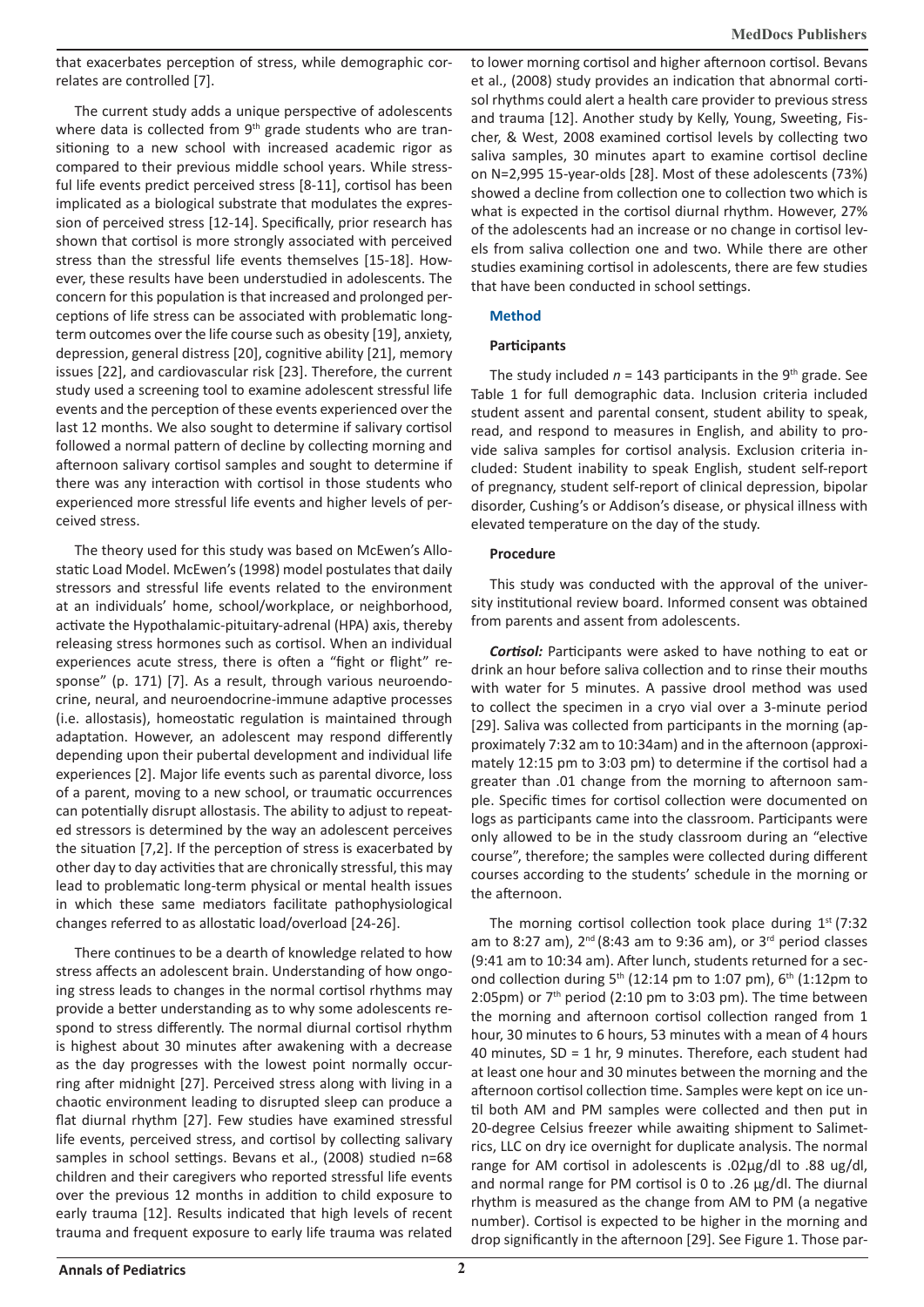ticipants who have a less than .01µg/dl change from AM to PM or those that show a rise in cortisol from morning to afternoon are considered to have dysregulated decline in cortisol [30].

### **Measures**

*Stressful life events (SLE's):* Coddington's (1972) Life Event Scale – Adolescents (CLESA) is a self-report survey used to measure events that affect social adjustment in adolescents aged 13 to 19 years [31]. There are 50 SLE's which include 21 positive and 29 negative SLE's. Results after calculation show a SLE score that represents the number of total events occurring over the last 12 months and the impact on the participant (Life Change Unit -LCU score). Previous researchers that used the CLESA included the following psychometrics: Test-Retest reliability  $-\alpha$  $= .84$  [32]; Interclass correlation -  $r = .63$  [33]; Internal consistency/Reliability –  $\alpha$  = .78 [34]. Reliability for the current study was *α* = .76.

*Stressful day:* Participants were also asked the following question: "Did anything stressful occur today? If, yes, please describe the event.

*Perceived stress:* Cohen's (1983) Perceived Stress Scale (PSS-10) was used to measure an adolescent's perception or current appraisal of stress over the last month. The scores were 0- never, to 4-very often, with a range of 0 to 40. Previous researchers used the PSS-10 with the following psychometrics: Reliability – α = .85 [35]; Test-Retest Correlation r = .85, [8]; Reliability – α = .81 [36]. Reliability for the current study was α=.87

#### **Analytic Strategy and Approach**

*Selection of Covariates:* Potential covariates were initially identified by past research and theoretical relevance. Previous studies have indicated that gender [37], sexual orientation [38], race [39], and socioeconomic status [40] influence perceptions of stress. Variables that were not significantly related to perceived stress at the bivariate level were not included in further analyses. This approach was used to limit confounding variables, while also reducing potential bias introduced by extraneous variables [41].

*Analytic approach***:** Data was analyzed using SPSS version 23 with Hayes (2013) PROCESS macro (model 1) [42]. Potential covariates were all re-categorized as ordered binary variables. Preliminary analyses included data screening for normality and bivariate correlations. We then conducted a moderated multiple regression with perceived stress entered as a criterion variable, stressful life events entered as a predictor variable, cortisol (0 = normal decline,  $1 =$  dysregulated decline) as a categorical moderator variable, and significant bivariate correlates of perceived stress as covariates. Simple slopes were then used to compare the relationship between stressful life events and perceived stress at normal decline in cortisol and dysregulated decline of cortisol.

# **Results**

After removing five univariate outliers across our measures, indices of normality (skewness and kurtosis) were within acceptable ranges leaving a final sample of *n* = 138 (see Table 1 for demographic breakdown, as well as means and standard deviations). The majority (*n* = 88; 63.8%) had a normal cortisol decline, with a few ( $n = 18$ ; 13%) having a flattened or blunted dysregulated decline (less than .01 ug/dl change from AM to PM), or a cortisol rise from morning to afternoon (*n* = 32; 23.2%; increase in cortisol from morning to afternoon). Thus, we re-categorized our participants into normal decline (*n* = 88) and dysregulated decline (*n* = 50) groups. Bivariate correlations indicated a significant positive relationship between perceived stress and the following variables: stressful life events, gender, and sexual orientation (see table 2 for coefficients).

We then conducted the specified multiple regression with gender, sexual orientation, and "stressful day" entered as covariates in the model. Results indicated a significant effect  $R^2 =$ .26, *F*(6,131) = 7.75, *p* < .001 (see Table 3). Specifically, stressful life events significantly predicted perceived stress *β* = .20, *t*(131) = 2.45, *p* = .02, with cortisol change from morning to afternoon being unrelated to perceived stress  $β = -.11, t(131) = 1.42, p =$ .16. However, the interaction between stressful life events and cortisol decline from morning to afternoon was significantly predictive of perceived stress *β* = .26, *t*(131) = 3.50, *p* < .001. Notably, the interaction accounted for significant additional variance *ΔR2* = .07, *F*(1,131) = 12.23, *p* < .001. Simple slope analyses indicated an exacerbation effect in those with dysregulated decline resulting in significantly more perceived stress associated with their stressful life events *β* = 1.32, *t*(131) = 4.57, *p* < .001, whereas the effect was non-significant for those with cortisol that showed a decline of at least .02 ug/dl from morning to afternoon (normal rhythms) *β* = -.004, *t*(131) = -.04, *p* = .97. The interaction is demonstrated in Figure 2



**Note:** Permission to use this figure was granted by Salmimetrics LLC.

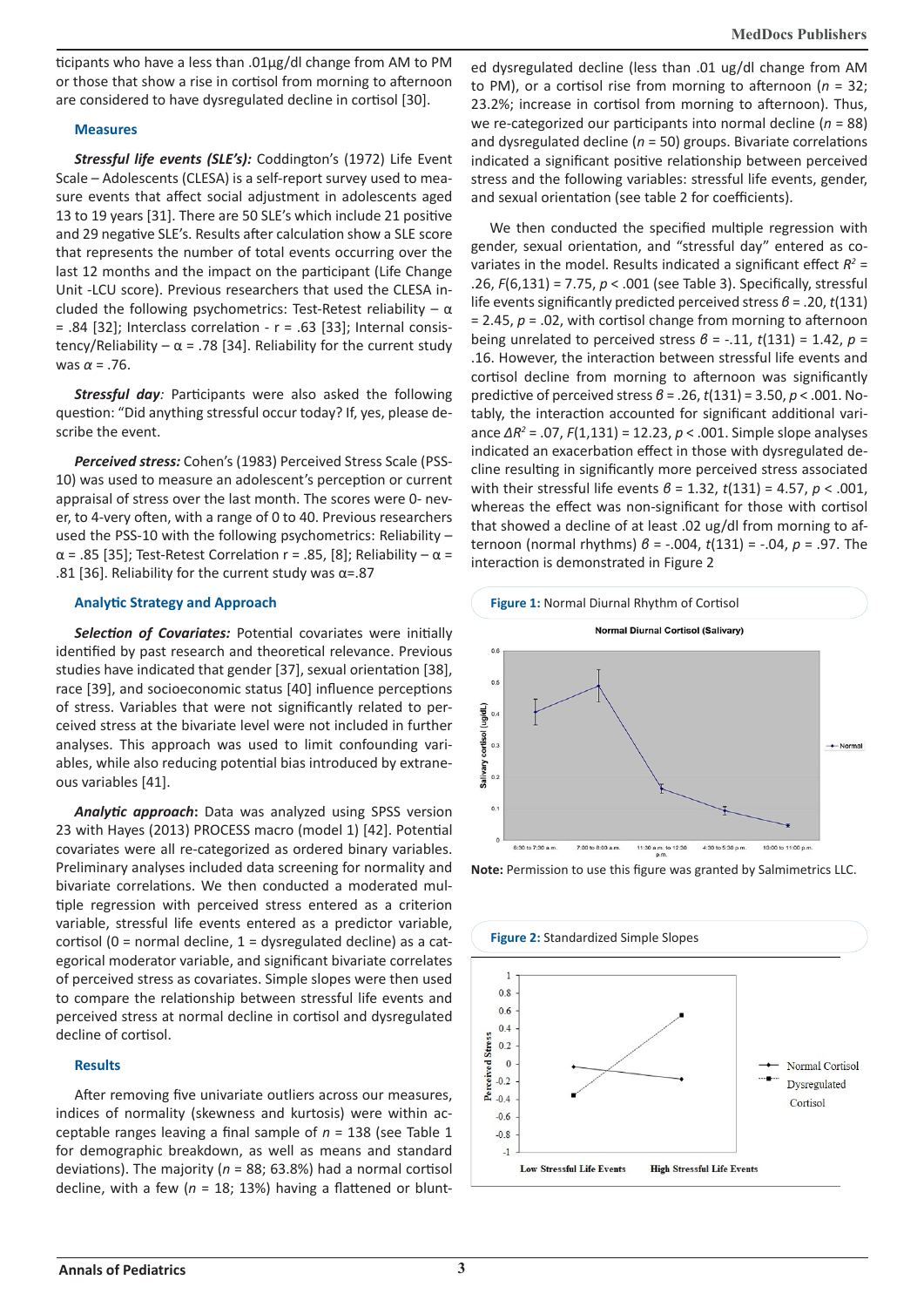#### **MedDocs Publishers**

**Table 1:** Demographics

| Demographics                   | $n = 138 (%)$ | M (SD)       |
|--------------------------------|---------------|--------------|
| Gender                         |               |              |
| <b>Boys</b>                    | 48 (34.8%)    |              |
| Girls                          | 90 (65.2%)    |              |
| Race                           |               |              |
| White                          | 105 (76.1%)   |              |
| Racial/Ethnic Minority         | 33 (23.9%)    |              |
| <b>Sexual Orientation</b>      |               |              |
| Heterosexual                   | 118 (85.5%)   |              |
| <b>LGBTQ</b>                   | 20 (14.5%)    |              |
| <b>SES</b>                     |               |              |
| Self-Pay Lunch                 | 71 (51.4%)    |              |
| Free/Reduced Lunch             | 67 (48.6%)    |              |
| <b>Cortisol Diurnal Rhythm</b> |               |              |
| Normal                         | 88 (63.8%)    |              |
| Dysregulated                   | 50 (36.2%)    |              |
| Day Stress                     |               |              |
| Yes                            | 57 (41.3%)    |              |
| N <sub>0</sub>                 | 81 (58.7%)    |              |
| Age                            |               | 14.25 (.51)  |
| <b>PSS</b>                     |               | 18.85 (7.36) |
| <b>CLESA</b>                   |               | 13.01 (7.69) |

**Note:** Day Stress: Was your day stressful? PSS: Perceived Stress Scale; CLESA: Coddington's Life Event Scale – Adolescents

| <b>Table 2: Bivariate correlations</b> |              |                |         |        |        |        |         |        |  |
|----------------------------------------|--------------|----------------|---------|--------|--------|--------|---------|--------|--|
| Variable                               | $\mathbf{1}$ | $\overline{2}$ | 3       | 4      | 5      | 6      | 7       | 8      |  |
| 1. PSS                                 |              |                |         |        |        |        |         |        |  |
| 2. CLESA                               | $.30**$      |                |         |        |        |        |         |        |  |
| 3. Cortisol                            | $-.12$       | .07            |         |        |        |        |         |        |  |
| 4. Gender                              | $.22**$      | .04            | $-.18*$ |        |        |        |         |        |  |
| 5. Age                                 | $-.07$       | .16            | .01     | $-.08$ | $---$  |        |         |        |  |
| 6. Sexual<br>Orientation               | $.31**$      | $.25**$        | $-.05$  | $.17*$ | .08    |        |         |        |  |
| 7. SES                                 | .08          | $.20*$         | $-.07$  | $-.02$ | .14    | .05    |         |        |  |
| 8. Race                                | $-.05$       | $-.07$         | .04     | .04    | $-.05$ | $-.09$ | $.34**$ | ---    |  |
| 9. Day Stress                          | .14          | $.17*$         | .04     | .03    | $-.01$ | .07    | .04     | $-.13$ |  |

**Note:** PSS: Perceived Stress Scale; CLESA: Coddington's Life Event Scale – Adolescents; Cortisol (0: Normal; 1: Dysregulated), Gender (0: Boys; 1: Girls), Sexual Orientation (0: Heterosexual, 1: LGBTQ), SES (0: Selfpay lunch; 1: Free/Reduced Lunch), Race (0: White, 1: Racial/Ethnic Minority), Day Stress (Was your day stressful? 0: No, 1: Yes) \* *p* < .05. \*\**p* < .01.

**Table 3:** Moderated Multiple Regression Model Predicting Perceived Stress

| Predictor                        | В       | S.E. | в      | t       | р    |
|----------------------------------|---------|------|--------|---------|------|
| Stressful Life Events            | .19     | .08  | .20    | 2.45    | .02  |
| Cortisol                         | $-1.66$ | 1.17 | $-.11$ | $-1.42$ | .16  |
| Stress Life Events X Cortisol*** | .52     | .15  | .26    | 3.50    | .001 |
| Gender                           | 2.13    | 1.19 | .14    | 1.79    | .08  |
| Sexual Orientation**             | 5.36    | 1.66 | .26    | 3.23    | .002 |
| Day Stress                       | 1.80    | 1.15 | .12    | 1.57    | .27  |

*Note:* Cortisol (0: Normal; 1: Dysregulated), Gender (0: Boys, 1: Girls), Sexual Orientation (0: Heterosexual, 1: LGBTQ), Day Stress (Was your day stressful?  $0 = No$ ,  $1 = Yes$ )

# \*\**p* < .01 \*\*\**p* < .001

#### **Discussion**

Researchers conducting the current study sought a better understanding of how stressful life events and the perception of stress affects an adolescent's stress hormone, cortisol. We used screening instruments to examine stressful life events, perceived stress, and cortisol collection in a school setting. Consistent with our hypothesis and the allostatic stress model [7], cortisol dysregulation exacerbated the relationship between stressful life events and perceived stress even when controlling for demographic covariates.

Past examinations have shown that stress over a long period of time impacts cortisol regulation [43,44]. While we explored stressful life events broadly, it is likely that specific stressful life events have differential impacts. For instance, Luthra et al. (2009) indicated that stressors such as physical abuse, sexual abuse, and witnessing domestic violence was associated with PTSD in children, whereas exposure to accidents and disaster were not [45]. Our findings indicate stressful life events are associated with increased perceptions of stress; however, we did not control for the differing types of stressors. Consistent with the allostatic stress model, it is likely that proximity, chronicity, frequency, and intensity of the stressors influence cortisol decline [2] which, as our results indicate, further exacerbates the perceptions of stress. Therefore, it would be beneficial for future researchers to examine how different types of stressors (as well as their chronicity, frequency, and intensity) are associated with changes in the normal cortisol rhythm.

For those working with adolescents in clinics, hospitals, schools, or other settings, it is valuable to understand how stressful life events and the perception of stress can change an adolescent's basic physiological response. Collecting cortisol samples in a school setting is not a common occurrence; however, collecting salivary cortisol samples was feasible when an investigator works closely with the school nurse and school administration. The information obtained from this study provides evidence that certain adolescents may need more careful interaction with their health care providers, school nurses, psychological clinicians, and possibly even youth group leaders and other adults that work with this population regularly. It is particularly important to closely monitor those adolescents who have experienced recent stressful life events and those who there is knowledge of previous experiences with trauma from an early age. Our results also suggest the need to adopt interventions for adolescents that account for disruptions in biological processes. Interventions involving mindfulness techniques and social/emotional learning have already show promising results [46,47]. However, such interventions are not widely employed. Thus, continued development, implementation, and dissemination of evidence-based practices for adolescents exposed to stressful life events are necessary.

#### **Limitations**

While this study advances research related to the relationship between stress and cortisol dysregulation in adolescents, it is not without limitations. Primarily, the cross-sectional nature of our analysis precludes causal inferences. Moreover, longitudinal and within-subject designs are preferable for future studies examining the temporal order of effects between stress and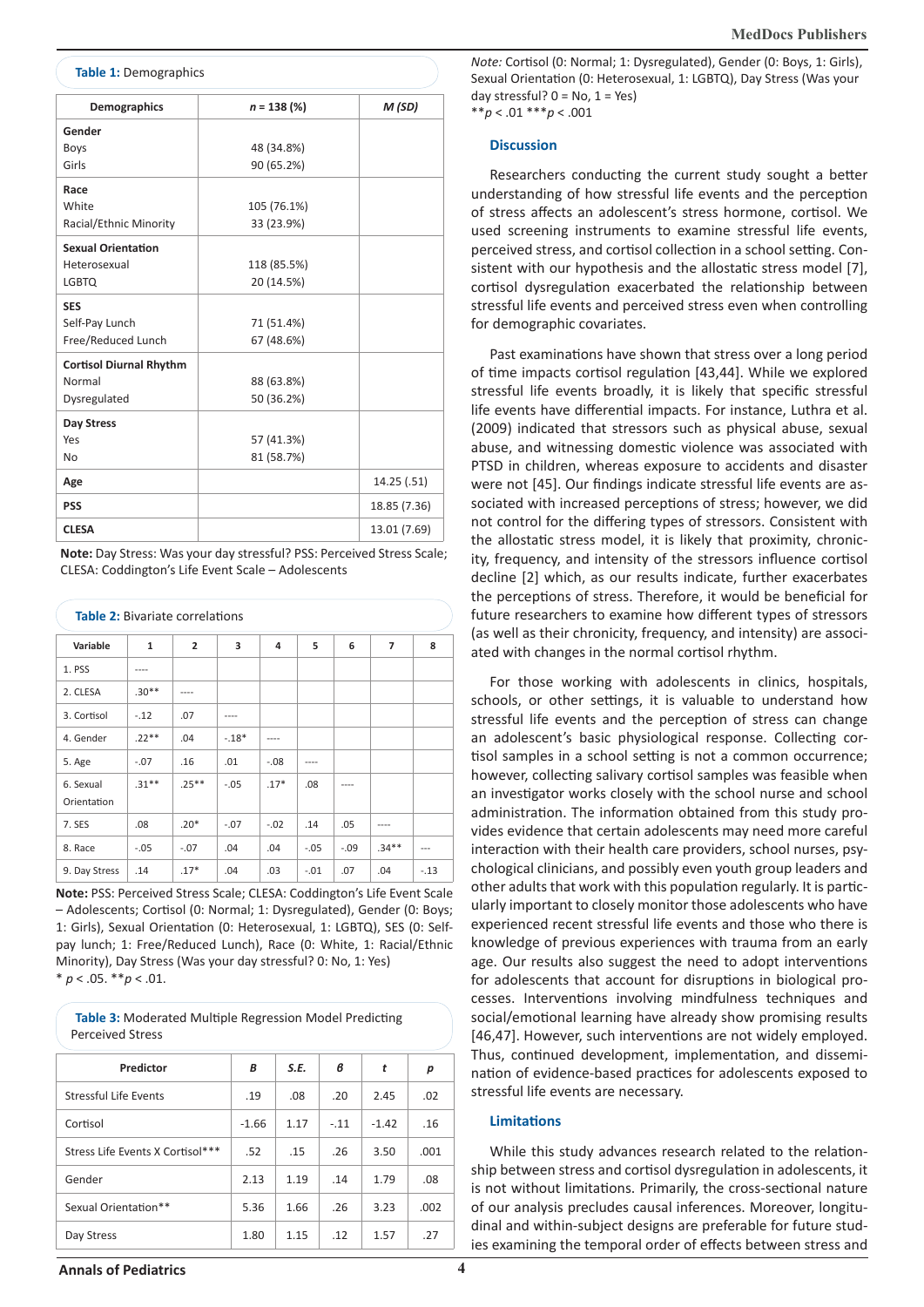cortisol. Although there are other covariates that could potentially interfere with cortisol such as exercise, menstrual cycle, caffeine, smoking, and drug or food intake [48], for this study, time did not allow us to collect and analyze those additional variables.

While our sample was adequate for our present analysis, we had to combine many of our covariates into binary groups. Such a method is acceptable given sample size limitations, but not preferable given known differences across demographic groups. For instance, recent research has indicated gay and lesbian individuals exhibit notably less mental health symptoms compared to other LGBTQ groups [49]. Given sexual orientation was a significant covariate within the full model, future studies should examine the relationship between cortisol and stress across differing sexual orientation groups (as well as other relevant demographic factors). Another limitation was that only two cortisol samples were collected for this study due to school scheduling of academic courses. Although we collected the self-reported "time of awakening," it was not possible to collect saliva while students were not in the school setting. There were differences noted between the morning and afternoon cortisol collection (*x = ̄* 4 hrs., 40 min, *SD* = 1 hr., 9 min., range = 1 hr., 40 min. to 6 hrs, 52 min) due to the nature of the school setting and the requirement of collecting the samples during a non-academic classroom period. Collecting samples from early morning awakening, 30 minutes after awakening, mid-day, late afternoon, and before bedtime would be the most accurate method to view the cortisol diurnal rhythm. In addition, there were several other covariates that were not examined for this study.

# **Conclusions**

Perceptions of stress are exacerbated by the interaction of stressful life events and disrupted diurnal rhythm in adolescents. This relationship holds even when demographic correlates of perceived stress are controlled. Continued research into how differing types of stressors are related to cortisol dysregulation, and in turn, perceived stress, are warranted. Implementation of interventions designed to address stress-related issues for adolescents may be helpful in correcting dysregulations in diurnal rhythm. Such corrections will likely yield improvements in adolescent academic, social, and emotional functioning.

**Statement of Human Rights** – All procedures performed in studies involving human participants were in accordance with the ethical standards of the institutional research committee at the University of Alabama at Birmingham. The IRB is a committee established under federal regulations for the protection of human subjects in research (45CFR 46). Informed consent was obtained from all participants parent or guardian, and assent was signed by all participants included in this study.

# **References**

- 1. Ostberg V, Laftman S B, Modin B, Lindfors P. Bullying as a stressor in mid-adolescent girls and boys – Associations with perceived stress, recurent pain, and salivary cortisol. Environmental Research and Public Health. 2018; 15: 364-375.
- 2. Romeo R D, McEwen B S. Stress and the adolescent brain. Annals of New York Academy of Sciences. 2006; 1094: 202-214.
- 3. Rice V H. Handbook of stress, coping, and health: Implications for nursing research, theory, and practice. Thousand Oaks, CA: Sage. 2012.
- 4. Persike M. Seiffge-Krenke I. Is stress perceived differently in relationships with parents and peers? Inter-and intra-regional

comparisons on adolescents from 21 nations. Journal of Adolescence. 2014; 37: 493-504.

- 5. Chrousos G P, Gold P W. The concepts of stress and stress system disorders. Journal of the American Medical Association. 1992; 267: 1244-1252.
- 6. Slopen N, McLaughlin K A, Shonkoff J P. Interventions to improve cortisol regulation in children: A systematic review. Pediatrics. 2014.
- 7. McEwen B S. Stress, adaptation, and disease. Allostasis and allostatic load. Annals of New York Academy of Scienc. 1998; 840: 33-44.
- 8. Cohen S, Kamarck T, Mermelstei R. A global measure of perceived stress. Journal of Health & Social Behavior.1983; 24: 385- 396.
- 9. Gunnar M, Talge N M, Herrera A. Stressor paradigms in developmental studies: What does and does not work to produce mean increases in salivary cortisol. sychoneuroendocrinology. 2009; 34: 953-967.
- 10. Laceulle O M, Jeronimus B F, Van Aken M A G, Ormel J. Why not everyone gets their fair share of stress: Adolescent's perceived relationship affection mediates associations between temperament and subsequent stressful social events. European Journal of Personality. 2015; 29: 125-137.
- 11. Muris P, Otgaar H, Meesters C, Heutz A, Van den Hombergh M. Self-compassion and adolescents' positive and negative cognitive reactions to daily life problems. Journal of Child and Family Studies. 2019; 28: 1433-1444.
- 12. Bevans K, Cerbone A, Overstreet S . Relations between recurrent trauma exposure and recent life stress and salivary cortisol among children. Development and Psychopathology. 2008; 20: 257-272.
- 13. Doane LD, Zeiders K H. Contextual moderators of momentary cortisol and negative affect in adolescents daily lives. Journal of Adolescent Health. 2014; 54: 536-542.
- 14. Hellhammer D H, Wüst S, Kudielka B M. Salivary cortisol as a biomarker in stress research. Psychoneuroendocrinology. 2009; 34: 163-171.
- 15. Allwood M A, Gaffey A E, Verga-Lopez C, Stroud L R. Stress through the mind of the beholder: Preliminary differences in child and maternal perceptions of child stress in relation to child cortisol and cardiovascular activity. Stress. 2017; 20: 341-349.
- 16. Gaab J, Rohleder N, Nater U M, Ehlert U. Psychological determinants of the cortisol stress response: The role of anticipatory cognitive appraisal. Psychoneuroendocrinology. 2005; 30: 599- 610.
- 17. Oldehinkel A J, Ormel J, Bosch N M, Bouma E M C, Van Roon A.M. Stressed out? Associations between perceived and physiological stress responses in adolescents: The TRAILS study. Psychophysiology. 2011; 48: 441- 452.
- 18. Sladek M R, Doan L D, Luecken L J, Eisenberg N. Perceived stress, coping, and cortisol reactivity in daily life. A study of adolescents first year of college. Biological Psychology. 2016; 117: 8-15.
- 19. Feda D M, Roberts A M, Roemmich J N. Habituation to a stressor predicts adolescents' adiposity. Anxiety, Stress, & Coping. 2016; 29: 462.
- 20. Moksnes U, Moljord I, Espnes G, Byrne D. The association between stress and emotional states in adolescents: The role of gender and self-esteem. Personality and Individual Differences. 2010; 49: 430-435.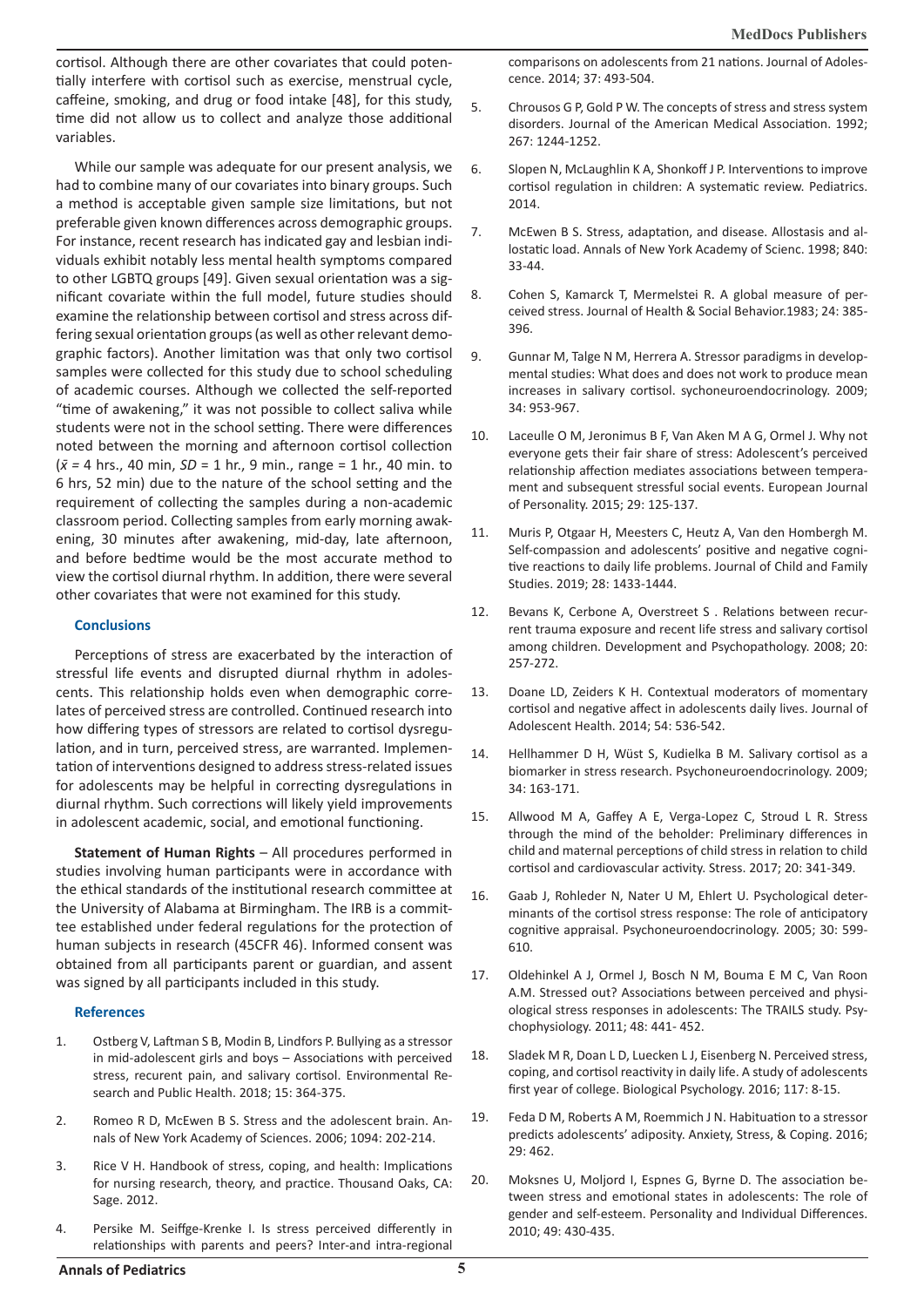- 21. Rahdar A. Galvan. The cognitive and neurobiological effects of daily stress in adolescents. NeuroImage. 2014; 92: 267-273.
- 22. Piccolo L R, Noble K G. Perceived stress is associated with smaller hippocampal volume in adolescence. Psychophysiology. 2017; 55: e13025.
- 23. Wickrama K A S, Lee T K, O'Neal C W. Stressful life experiences in adolescence and cardiometabolic risk factors in young adulthood. Journal of Adolescent Health. 2015; 56: 456-463.
- 24. McEwen B S. Brain on stress: How the social environment gets under the skin. Proceedings of the National Academy of Sciences, 109(Supplement 2). 2012; 17180-17185.
- 25. Seiter N S, Lucas-Thompson R G, Graham D J. Interparental conflict moderates the association between neighborhood stress and adolescent health. Journal of Family Psychology. 2019; 33: 253-258.
- 26. Wiley J F, Bei B, Bower J E, Stanton A L. Relationship to psychological resources with allostatic load: A systematic review. Psychosomatic Medicine. 2017; 79: 283-292.
- 27. McEwen B S. Redefining neuroendocrinology. Epigenetics of brain-body communication over the life course. Frontiers in Neuroendocrinology. 2018; 49: 8-30.
- 28. Kelly S, Young R, Sweeting H, Fischer J, West P. Levels and confounders of morning cortisol collected from adolescents in a naturalistic (school) setting. Psychoneuroimmunology. 2008; 33: 1257-1268.
- 29. Granger D A, Johnson S B, Szanton S L, Out D, Schumann L L. Incorporating salivary biomarkers into nursing research: An overview and review of best practices. Biological Research for Nursing. 2012; 14: 347-356.
- 30. Smyth J M, Ockenfels M C, Gorin A A, Catley D, Porter L S,et al. Individual differences in the diurnal cycle of cortisol. Psychoneuroendocrinology. 1997; 22: 89-105.
- 31. Coddington R D. The significance of life events as etiologic factors in the diseases of children—II a study of a normal population. Journal of Psychosomatic Research.1972; 16: 205-213.
- 32. Thompson N J, Morris R.D. Predicting injury risk in adolescent football players: The importance of psychological variables. Journal of Pediatric Psychology. 1994; 19: 415-429.
- 33. Villalonga-Olives E, Forero C G, Erhart M, Palaci-Vieira J A, Valderas J et al. Relationship between life events and psychosomatic complaints during adolescence/youth: A structural equation model approach. Journal of Adolescent Health. 2011; 49: 199- 205.
- 34. Wu N, Lester P, Jiang L, Weiss R, Slocum S, Rotheram-Borus M J. Substance use among adolescents of parents living with HIV in New York City. Substance Use & Misuse. 2011; 46: 795-807.
- 35. Al Kalaldeh M, Abu Shosha G. Application of the perceived stress scale in health care studies. Analysis of literature. International Journal of Academic Research. 2012; 44: 5-50.
- 36. Austin AW, Smith A F, Patterson S M. Stress and dietary quality in black adolescents in a metropolitan area. Stress & Health: Journal of the International Society for the Investigation of Stress. 2009; 25: 171-178.
- 37. Stroud L R, Papandonatos G D, Williamson D E, Dahl R E. Sex differences in cortisol response to corticotropin releasing hormone challenge over puberty: Pittsburgh Pediatric Neurobehavioral Studies. Psychoneuroendocrinology. 2011; 36: 1226-1238.
- 38. Hatzenbuehler M L, Slopen N, McLaughlin K A. Stressful life events, sexual orientation, and cardiometabolic risk among

young adults in the United States. Health Psychology. 2014; 33: 1185-1194.

- 39. Borofsky L A, Kellerman, I, Baucom, B, Oliver P H, Margolin, G. Community violence exposure and adolescents' school engagement and academic achievement over time. Psychology of Violence. 2013; 3: 381-395.
- 40. Lupien S J, King S, Meaney M J, McEwen B S. Can poverty get under your skin? Basal cortisol levels and cognitive function in children from low and high socioeconomic status. Development and Psychopathology. 2001; 13: 653-676.
- 41. Sauer B, Brookhart Al Roy JA, VanderWeele T J. Chapter 7: Covariate selection, In P. Velentaga, et al,(Eds.). Developing a protocol for observational comparative effectiveness research: A users guide. Agency for Healthcare Research and Quality. 2013; (pp. 93-105).
- 42. Hayes A F. Introduction to mediation, moderation, and conditional process analysis: A regression-based approach. New York, NY: Guilford Press. 2013.
- 43. Lupien S J, McEwen B S, Gunnar M R., Heim C. Effects of stress throughout the lifespan on brain, behavior, and cognition. Nature Reviews Neuroscience. 2009; 10: 434-445.
- 44. Roos LG, Levens SM, Bennett JM. Stressful life events, relationship stressors, and cortisol reactivity: The moderating role of suppression. Psychoneuroendocrinology. 2018; 89: 69-77.
- 45. Luthra R, Abramovitz R, Greenberg R, Schoor A, Newcorn J, et al. Relationship between type of trauma exposure and posttraumatic stress disorder among urban children and adolescents. Journal of Interpersonal Violence. 2009; 24: 1919-1927.
- 46. Matousek R H, Dobkin P L, Pruessner J. Cortisol as a marker for improvement in mindfulness-based stress reduction. Complimentary Therapies in Clinical Practice.2010; 16: 13-19.
- 47. Schonert-Reichl K A, Oberle E, Lawlor M S, Abbot D, Thomson K,et al. Enhancing cognitive and social-emotional development through a simple-to-administer mindfulness-based school program for elementary school children: A randomized controlled trial. Developmental Psychology. 2015; 51: 52-66.
- 48. Kudielka B M, Gierens A, Hellhamme D H, Wüst S, Schlotz W. Salivary cortisol in ambulatory assessment-some dos, some don'ts, and some open questions. Psychosomatic Medicine. 2012; 74: 418-431.
- 49. Borgogna N C, McDermott R C, Aita S L, Kridel, M.M. Anxiety and depression across gender and sexual minorities: Implications for transgender, gender nonconforming, pansexual, demisexual, asexual, queer, and questioning individuals. Psychology of Sexual Orientation and Gender Diversity. 2018.
- 50. Adam E K. Transactions among adolescent trait and state emotion and diurnal and momentary cortisol activity in naturalistic settings. Psychoneuroendocrinology. 2006; 31: 664-679.
- 51. Budde H, Voelcker-Rehage C, Pietrassyk-Kendziorra S, Machando S, Ribeiro, P, et al. Steroid hormones in the saliva of adolescents after different exercise intensities and their influence on working memory in a school setting. Psychoneuroendocrinology. 2010; 35: 382-391.
- 52. McCabe P C, Schneider M. What does their saliva say? Salivary cortisollevels in children exposed to severe stressors. Communique. 2009; 37: 26-28.
- 53. Olberle E. Social-emotional competence and easrly adolescents' peer acceptance in school: Examining the role of afternoon cortisol.2018. PLoS ONE, 13(2), e0192639.